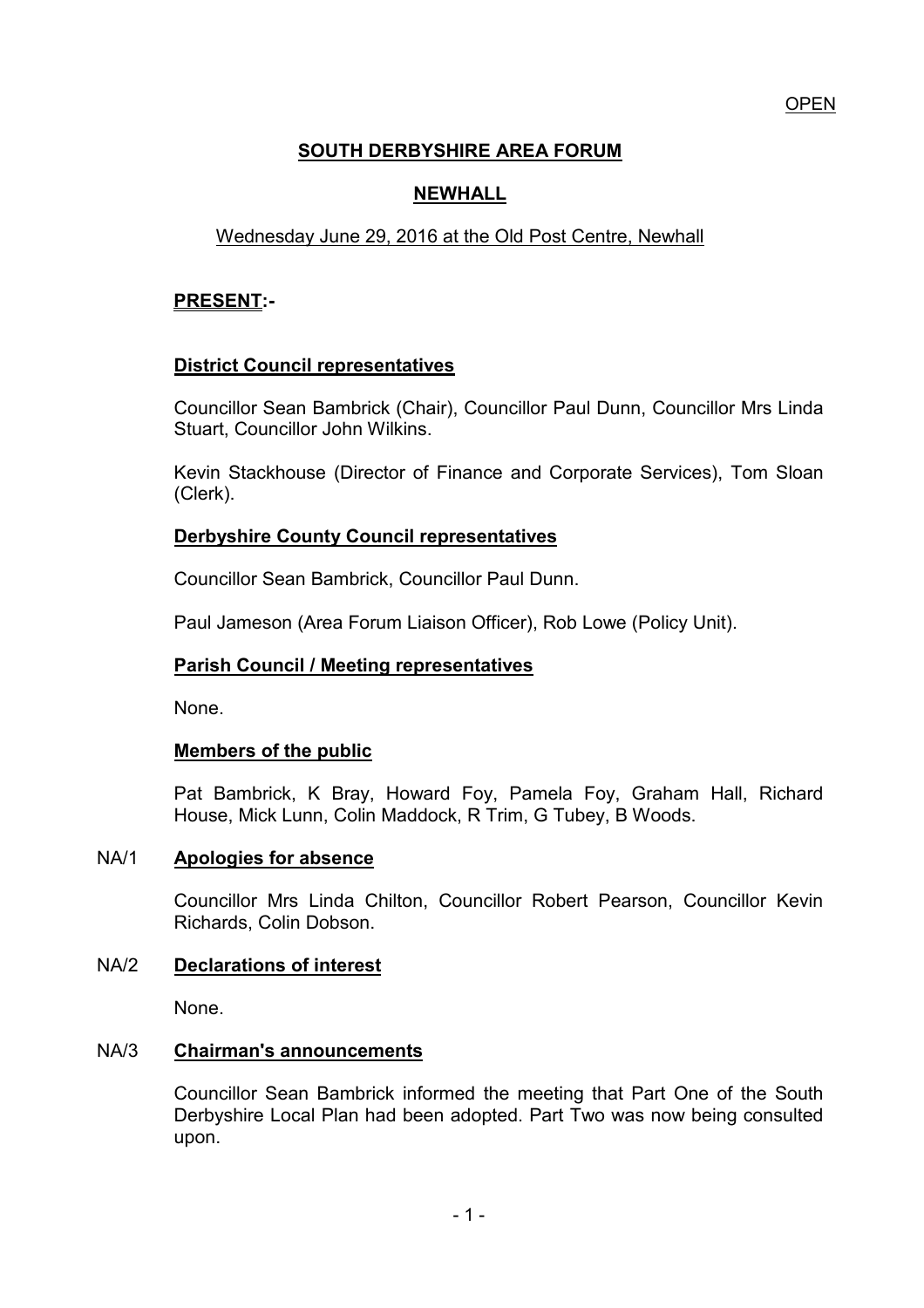### **Thriving Communities**

Rob Lowe, who worked in the Chief Executive's Policy Unit at DCC, introduced himself to the meeting and explained how the Thriving Communities programme aimed to provide more flexible work at a community level, and to narrow gaps between providers and the communities they served. It would last three years and Newhall had been the community selected in South Derbyshire for the programme. It would allow DCC to better understand how services impacted upon local people. Evidence would be gathered and time spent with local people to better understand the "lived experience" in Newhall. That would allow services to be better tailored to people's needs. Around 12 families would be involved in a Day in the Life, where researchers would spend a day seeing what they did, earning the family £100 in gift vouchers. Councillor John Wilkins asked that if gaps were found in district services would the information be passed on? Mr Lowe replied that the project was about improving the community.

### NA/4 **The minutes of the meeting held on February 3, 2016**

 The minutes were approved as a true and correct record. A member of the public queried whether under NA/27 the minutes should have read "SDDC would have to find savings of £1.5m a year by 2018-19" and not "in 2018-19". Kevin Stackhouse said from would have been a better description.

### NA/5 **Report back on issues raised at the last meeting**

#### **Rusty signs in St John's Drive and Tideswell Green**

An additional report back from Jayne Arnold (SDDC Street Scene Officer) was added to that provided by Steve Sheppard (SDDC Street Scene Manager). She reported that the nameplates in the two locations were in a good, readable condition. However, the uprights were rusty so she had arranged for them to be sanded and painted. An uprooted nameplate in Tennyson Avenue had been reported so she investigated and found them to all be in good condition. A resident added that the street signs were periodically uprooted and were in a rusty state.

#### **ACTION: Tom Sloan to report signs in Tennyson Avenue to the Street Scene team**

#### NA/6 **Public questions on issues raised by residents**

 A resident raised the issue of new homes built at the top of Wellwood Road, Midway, stating traffic levels and the amount of cars double parked in the area made it unacceptable. They asked if more spaces could be stipulated for a development? Councillor Bambrick replied that the application would have been dealt with under current planning regulations.